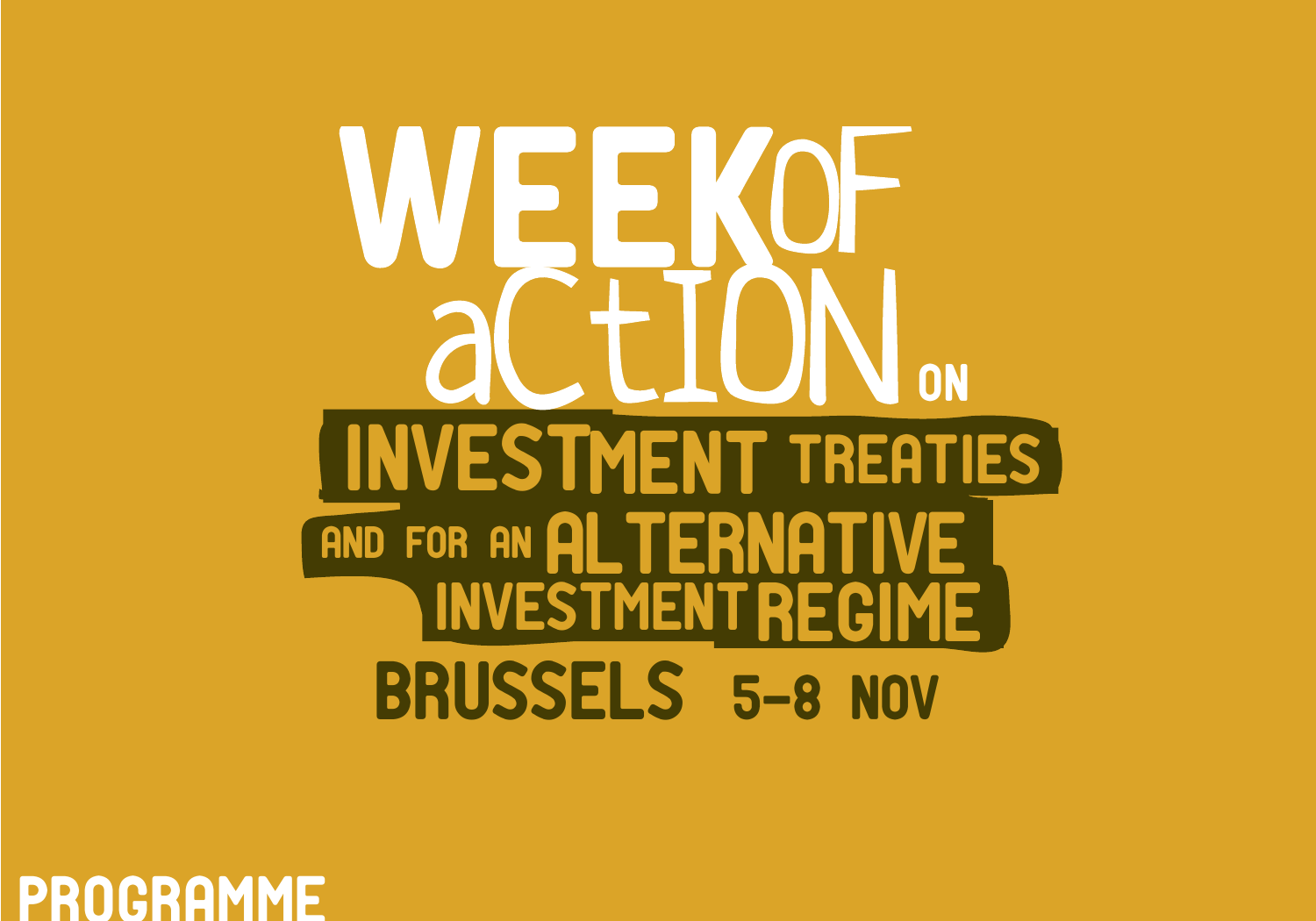# Context and background

International investment agreements (IIAs) – in the form of Bilateral Investment Treaties (BITs) and Free Trade Agreements (FTAs) - pose a threat to democratic governance and the public interest. These agreements undermine the right of governments to regulate in favour of human rights, decent work, livelihoods and right to health and environmental sustainability.

IIAs give transnational corporations (TNCs) extraordinary rights without any obligations – allowing corporations to sue sovereign states before international tribunals such as the International Center for Settlement of Investment Disputes (ICSID). There is no such International tribunal where governments or citizens can bring TNCs to justice, nor impose binding regulations for TNC accountability. Investors and law firms are increasingly making use of these arrangements and do not hesitate to challenge governments' social, environmental and economic regulations if these appear to reduce the profitability of their corporate investments.

# WEEK OF ACTION on Investment Treaties AND FOR AN ALTERNATIVE INVESTMENT REGIME

# 5 - 8 November 2011, Brussels

# **SUMMARY OF EVENTS**

| <b>Date</b>    | Event                                                                                                                                              | Time            | Venue                                                                   |
|----------------|----------------------------------------------------------------------------------------------------------------------------------------------------|-----------------|-------------------------------------------------------------------------|
| 5 Nov<br>6 Nov | <b>International Forum</b><br>on BITs and Alternative<br><b>Investment Regime</b>                                                                  | $09:00 - 18:00$ | Maison des Associations<br>Internationales - MAI.<br>Rue Washington, 40 |
| 7 Nov          | Debating Europe: For a Just<br>EU investment policy                                                                                                | $10:30 - 12.00$ | Polak room.<br>Résidence Palace.<br>Rue de la Loi 155 - Bloc C          |
|                | <b>European Parliament Forum</b><br><b>Cross Regional responses</b><br>to the EU's current Trade<br>and Investment Policy                          | $15:00 - 18:00$ | Room A5G3.<br>European Parliament                                       |
| 8 Nov          | Coming to grips with the<br>international investment<br>regime<br><b>Capacity building workshop</b><br>with international lawyers<br>and academics | 09:00-15:00     | JINT office,<br>Rue Grétry 26,<br><b>Brussels</b>                       |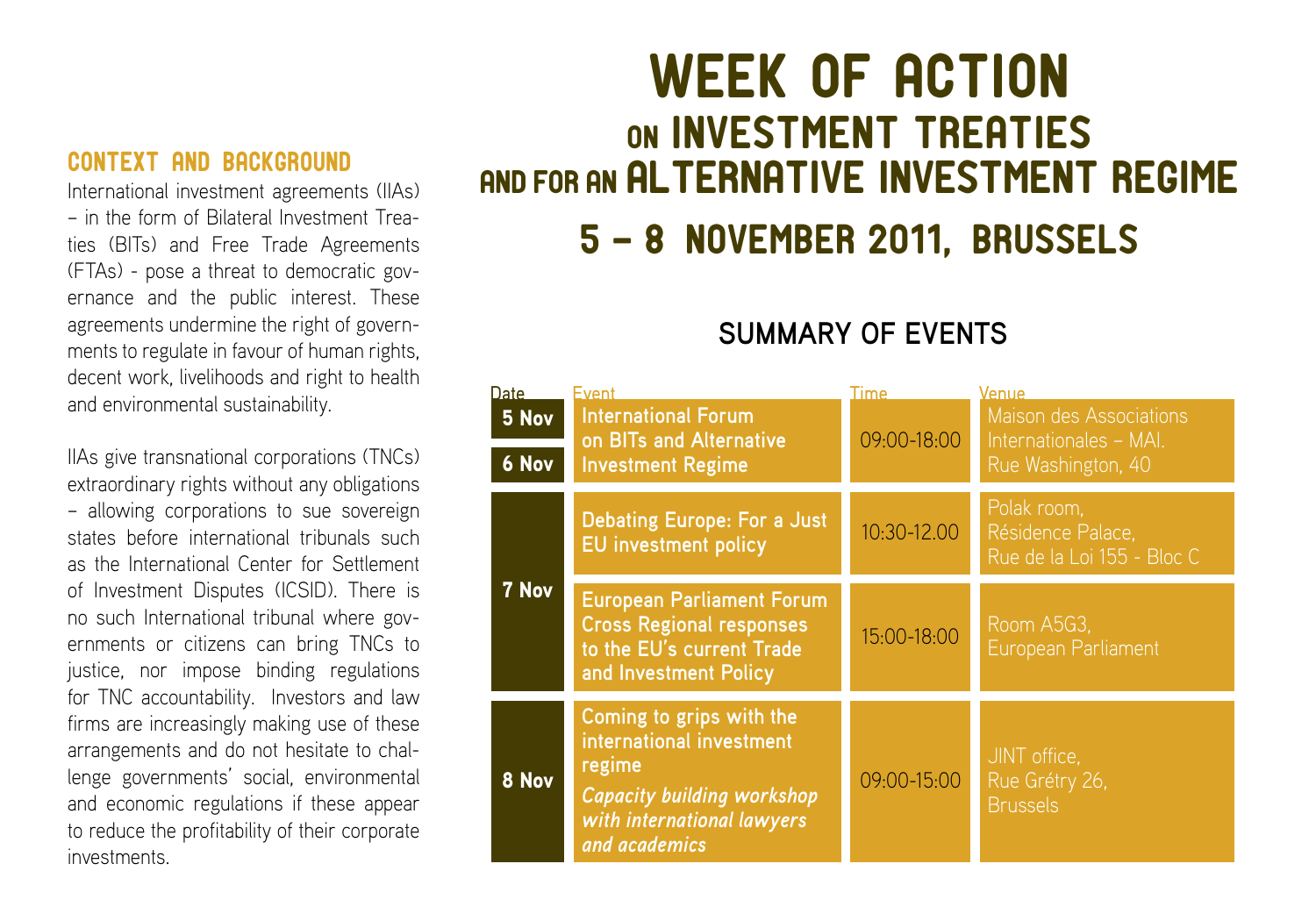Evidence is unequivocal in showing that an investment framework based on investors' rights without binding obligations does not contribute to sustainable development. Nevertheless, since the 90s', developed countries have consistently pursued a binding investor protection framework, while resisting any type of investors obligations. In the context of the global economic crisis, both the US and the EU, but also other G20 countries are intensifying pursuit of both IIAs and FTAs which will increasingly carry investment chapters.

The agenda of Investment regimes has currently acquired a high political profile in the Europe Union (EU), where under the Lisbon Treaty, competency for investment shifted from the member states to the EU level. As is the case with Free Trade Agreement negotiations, the European Commission (EC) has now acquired the power to negotiate IIAs. This 'post-Lisbon' shift in competencies also means that Investment Chapters will be integrated into FTAs – as is for example currently the case with the EU-India, EU-Canada and EU-Singapore FTAs. In this way, TNCs are provided with an architecture of impunity that allows them to demand far reaching changes in financial, economic and social policy in the countries where they plan to operate.

### Ways Forward: stepping up the pressure

In the case of the Multilateral Agreement on Investment (MAI) and in the current raft of IIAs and FTAs, social movements and civil society organisations have engaged and campaigned against this trade and investment regime which places corporate interests above the well being of people and the planet. These resistances have succeeded not only in exposing the corporate interests and violations of human rights, but have also had significant victories in the defeat of the MAI, the Free Trade Agreement of the Americas (FTAA) as well as in specific ICSID cases – such as Bechtel and ETI

brought against the Bolivian government. Moreover, during the past half decade social movements and NGOs have highlighted outstanding case studies that expose the widespread economic and ecological crimes of European TNCs operating in Latin America in the framework of an architecture of impunity provided by BITs and FTAs.

In this conjuncture, this 4-day event will bring together social activists, campaigners and experts from all over the world with accumulated experience of critical engagement with the current investment regime and the power of TNCs in order to articulate common campaigning strategies and discuss alternatives.

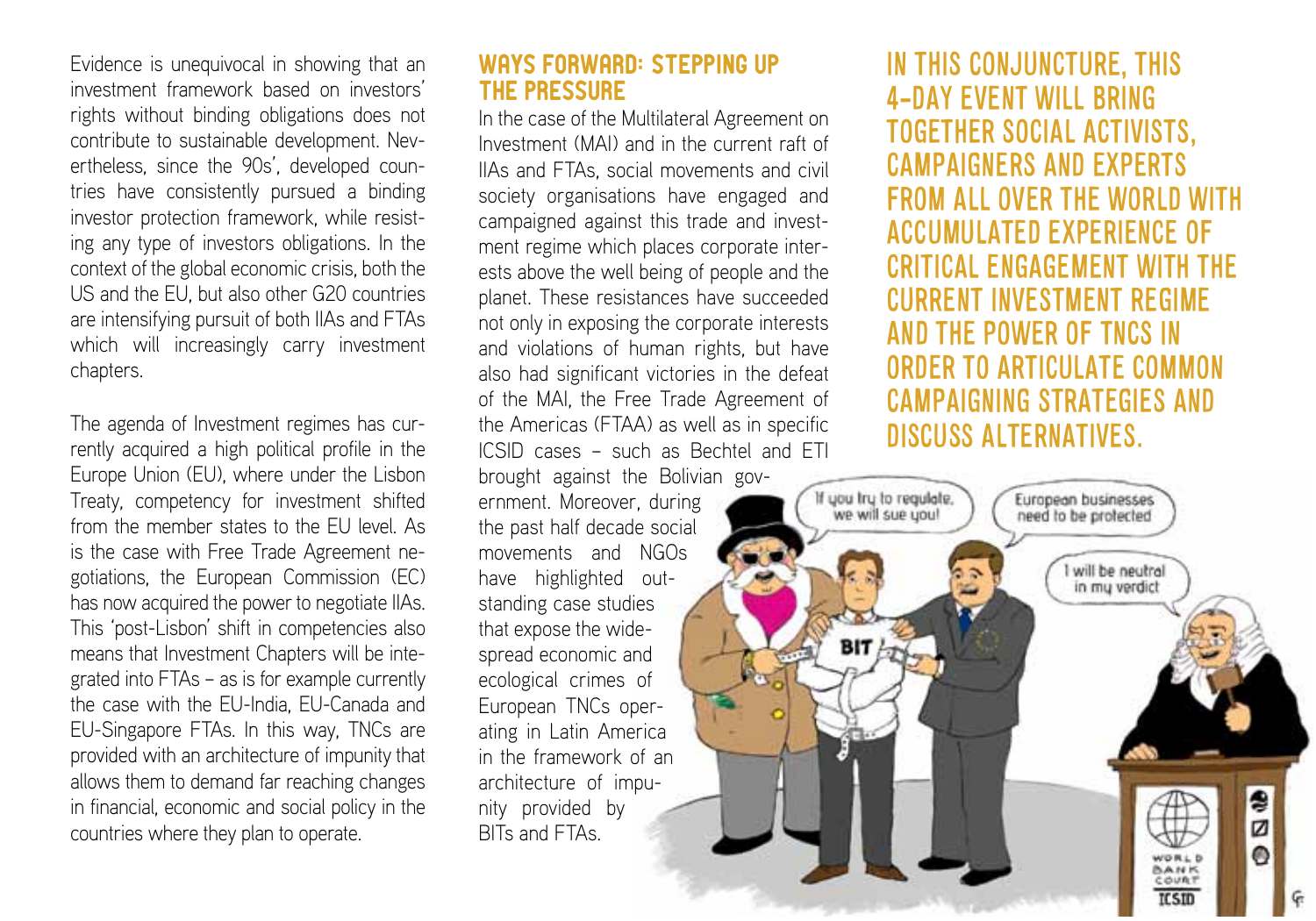# International Forum on BITs and Alternative Investment Regime

# 5 NOVEMBER **The current global investment regime**



*\** Investor-to-state arbitration: What's wrong with ICSID and some key cases Gus van Harten, Osgoode Hall Law School - York **University** 

Open forum

# OBJECTIVES FOR THE DAY

- Mapping the state of play of the international investment regime
- Strengthening the link between different campaigns on investment: BITs, FTAs, ICSID, TNCs
- • Build our capacity to critically engage with the international investment framework and investor-state dispute settlement mechanisms

### Break



### *Governments challenges to current system: efforts to roll back IIAs and investors rights*

\* Ecuador: termination of BITs and UNASUR dispute settlement mechanism Adrian Cornejo, Comisión Ecuatoriana Presidencial/Nueva Arquitectura Financiera Regional - Banco del Sur

Open forum

### Venue

Maison des Associations Internationales – MAI. Rue Washington, 40 - 1050 Brussels

| 14:00 | <b>EU</b> investn           |
|-------|-----------------------------|
| 15:30 | * State of pl<br>Union Marc |
|       |                             |

### *EU investment policy*

lay in the European Maes, 111111

\* EU-India FTA Leena Menghaney, MSF/ Forum on FTAs, India

\* Canada-EU Trade Agreement Stuart Trew, Trade Justice Network/ Quebec Network on Hemispheric Integration, Canada

### Break

 $16:00$ <br> $16:30$ *State of play US investment policy* **& campaigning**  Sarah Anderson, IPS, US



*State of investment regimes & campaigns in the Global South*

\* State of Investment regime in ASEAN Joseph Purugganan, Focus on the Global South/EU-ASEAN FTA campaign

\* State of investment regime in Africa Sylvester Bagooro, Third World Network-African Trade Network, Ghana

\* State of investment regime in Latin America Hector Moncayo, Hemispheric **Lunch Exercise Lunch Exercise Alliance**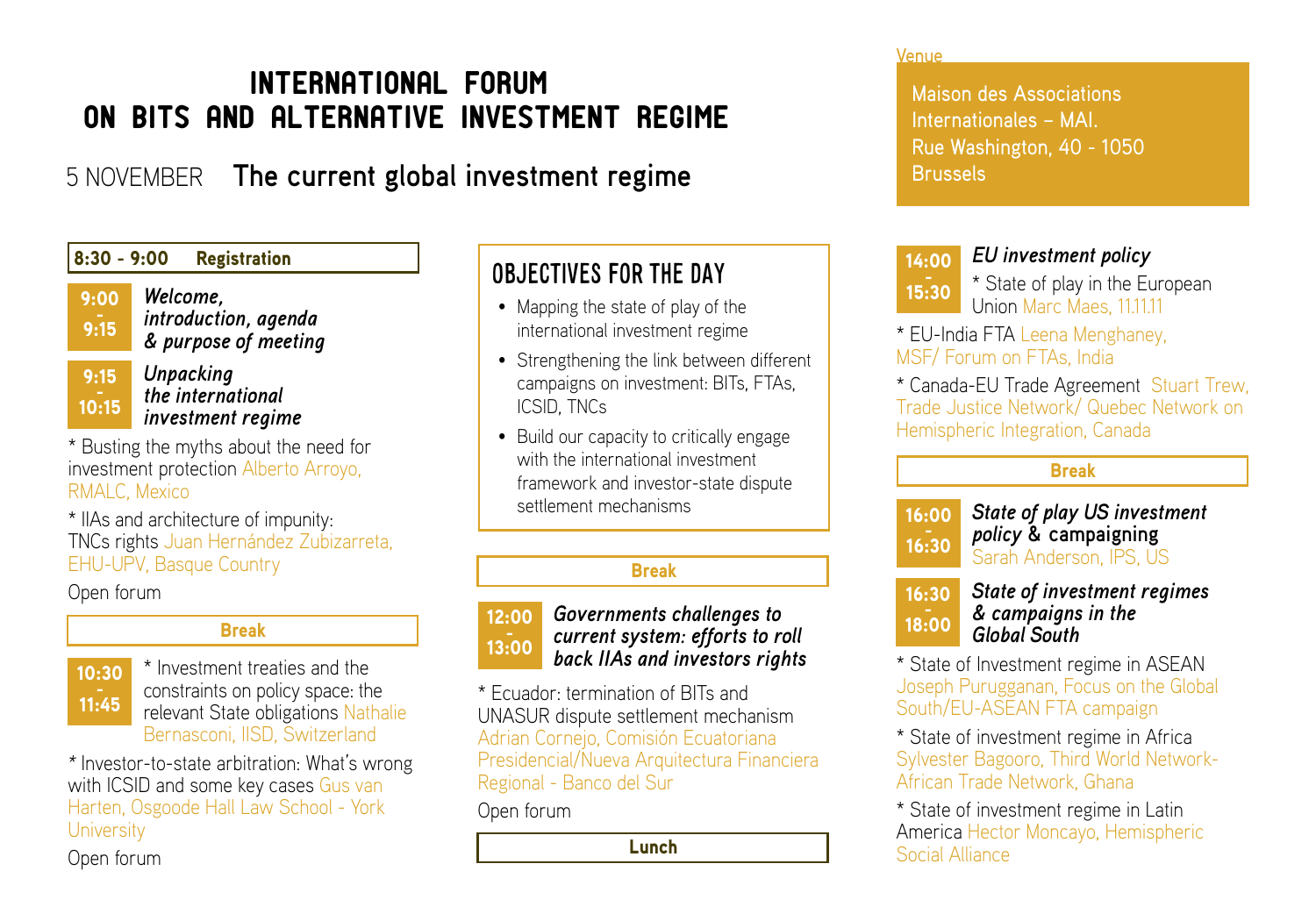# 6 NOVEMBER **Alternatives and Campaigns**

#### $9:00$ <br>10:15 **Taking stock and discussion on objectives for the day**

#### **Alternatives to current investment regime** 10:30<br>12:00

### *Parallel Working groups to discuss alternatives*

*Each working group will start with a 15' input which launches some ideas for discussion. Each will have 1 facilitator and 1 note-taker and should take the last 10 minutes to prepare its input into the plenary, focussing on the key elements for an alternative investment regime as they emerged from the discussion*

### **Beyond CSR: Economic & Ecological crimes and an International Tribunal that can bring TNCs to justice** (coordinated by Enlazando Alternativas network)

*The neoliberal trade and investment regime serves as a legal framework "an architecture of impunity" that protects transnational corporations' operations and allows them to commit widespread violations of human rights. To put the peoples' rights before those of corporations, a new international framework which includes binding obligations for TNCs, is needed to hold them accountable for their economic crimes and to reign in and dismantle their power. The debate will focus on this framework as an alternative.*

### **Alternatives to current Investor-State dispute settlement mechanisms** (coordinated by IISD)

*Treaty-based investor-State dispute settlement is fraught with problems, such as secrecy, lack of arbitrator independence, unpredictability, and high costs. This session discusses alternatives to the dispute settlement system. Additionally it proposes concrete* 

*ways to address some of the problems until proper alternatives can be implemented.*

### **Investment and natural resources (land, water): what alternatives?** (coordinated by Oxfam Solidarity)

*Today, the world's natural resources are under increasing pressure and are often object of important power struggles between corporations, states and communities. As foreign investments in land, water and other natural resources grow in number and magnitude, international investment treaties have become more and more relevant. Will this system weaken development countries' capacity to regulate their food, land and water sectors? What alternatives/kind of reform do we need?*

### **Mining for Profits in International Tribunals. Action to Stop Transnational Corporations Suits over Oil, Mining and Gas Disputes** (coordinated by IPS)

*In the context of high global prices for natural resources, developing countries seeking to increase the benefits of those resources for their own people while protecting the environment are finding themselves increasingly at odds with Transnational corporations who are increasingly using the right to sue governments in international tribunals. This right is granted under the complex web of Free Trade Agreements and thousands of BITS. What are the alternatives?* 

### **Investment and Health: what alternatives?** (coordinated by India Forum on FTA)

*The workshop will highlight the investment provisions to watch out for in FTA negotiations and their potential adverse impact on public health as well as approaches to intellectual property, health policies and other measures governments may adopt to ensure access to affordable medicines.*

# OBJECTIVES FOR THE DAY

- Attain a good overview of alternative elements, processes, struggles and debates that are already happening in different countries/regions
- Advance the common knowledge of possible elements of an alternative investment regime
- • Agree on some key elements of an alternative investment regime (and also recognise areas of disagreement that need further discussion)
- Agree on some key strategies for campaigning (outreach, networking, synergies)



### Lunch

#### **Resisting the current investment regime: Strategies for Action** 14:00<br>15:45

*Each working group should have 1 facilitator and 1 note-taker*

*Parallel Working groups to discuss campaigning strategies*

### Break



Report back from WGs and summing up the arguments and angles for international campaigning

17:00<br>18:00 **Summing up key elements of an alternative investment regime & consolidating next steps** 

Facilitators: Jim Shultz and S2B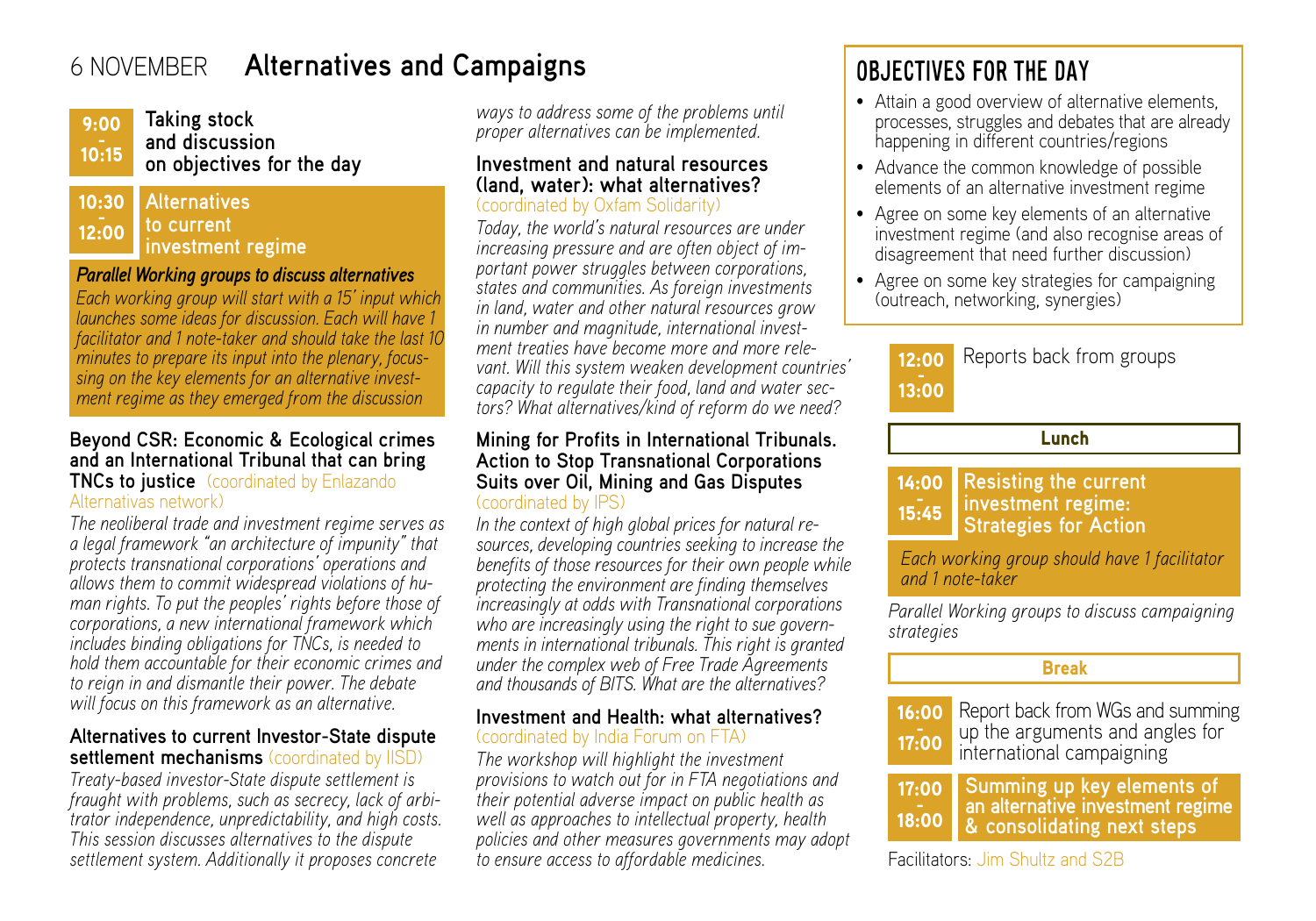# 7 NOVEMBER

# **Debating Europe For a just EU investment policy**

Investment is increasingly promoted as a development tool by the EU and its member states. At the same time, there is a growing international recognition that business activities, in particular those of powerful transnational investors, can have serious and far-reaching effects on human rights and sustainable development. The Lisbon Treaty of 2009 offers a unique window of opportunity to reassess the principles underpinning the frameworks for investment protection of the EU and its member states. "Lisbon" has moved the competency to negotiate investment agreements from the member states to the EU level. The wider EU human rights' principles as laid down in its founding Treaties must guide the EU's future common investment policy.

Panellists will debate the current EU investment policy as embedded in the mandates for negotiation of investment chapters with Canada, India and Singapore, particularly the fact that investment agreements only include investor rights and not investor obligations; as well as alternatives policy proposals to the current Member States Bilateral Investment Treaties (BITs) model.

| ime            | Venuel                                                                                                     |
|----------------|------------------------------------------------------------------------------------------------------------|
| 10:30<br>12:00 | Résidence Palace - International<br>Press Centre, Polak room, Rue de<br>la Loi 155 - Bloc C, 1040 Brussels |

KEY SPEAKERS: **Mr Leopoldo Rubinacci**, Head of Unit, Services and investment (B1), DG Trade, European Commission **Mr. Pascal Buffin**, Belgian representative in the Trade Policy Committee, European Council **Mr. Marc Maes**, 11.11.11 **MEP S&D** (the)

Moderator: **Juliane von Reppert Bismarck**, EU trade correspondent, Reuters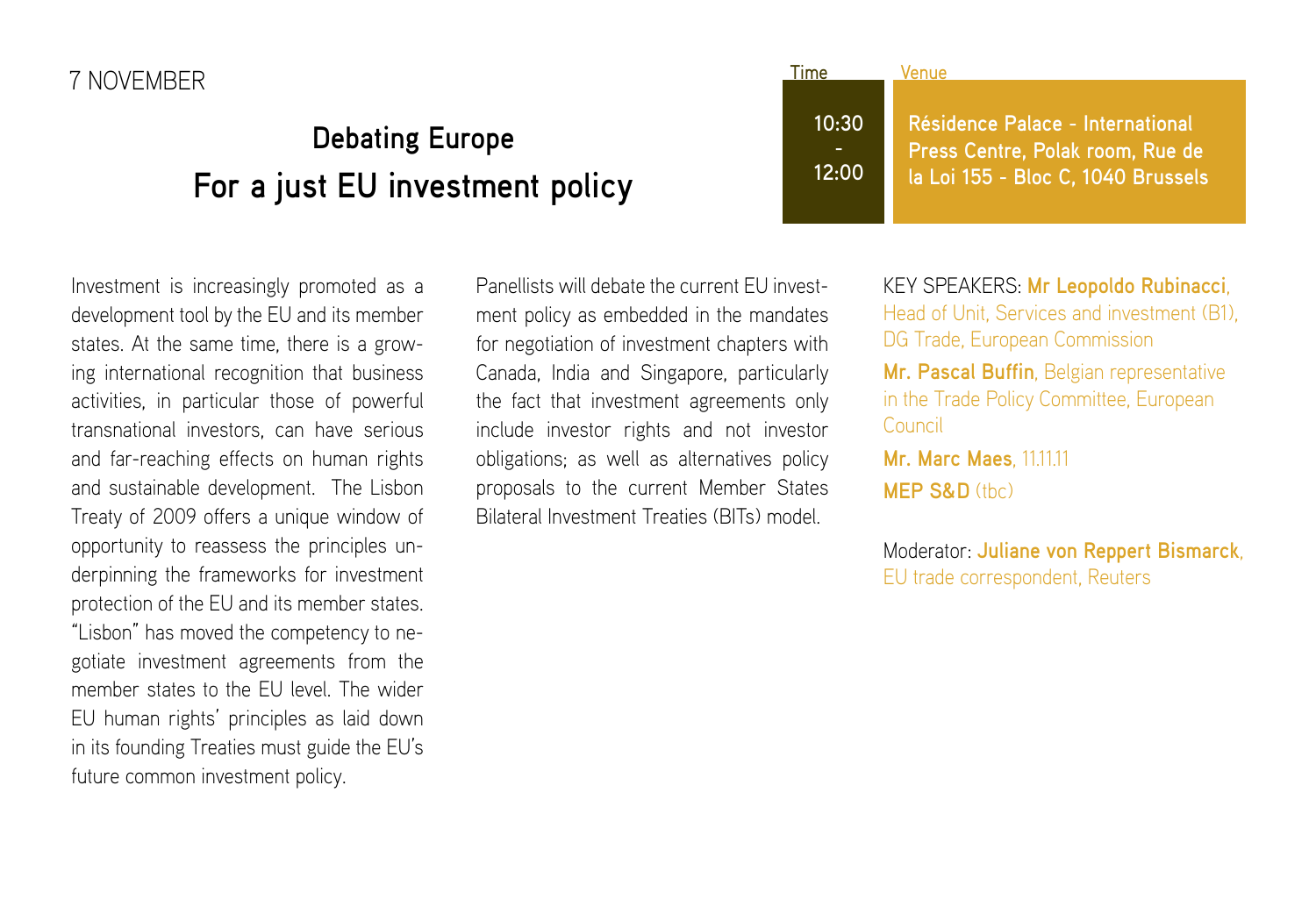# **European Parliament Forum Cross Regional responses to the EU's current Trade**

**and Investment Policy: the case for a new regulatory regime for TNCs and Investments**

| <b>Lime</b>    | Venue                                                                                                                                                |
|----------------|------------------------------------------------------------------------------------------------------------------------------------------------------|
| 15:00<br>18:00 | Room A5G3, European Parliament<br>entrance MAIL of the Spinelli Building<br>(Luxembourg place side). You need to be<br>there at 14:00 to get a badge |

*This European Parliament Forum will facilitate a dialogue between social activists and MEPs about the premises of the EU's current investment policy and the global investment regime and the challenges to advance proposals for an alternative investment regime and for binding codes on Transnational Corporations.* 

# 15:00<br>15:20

*Introduction*

Framing the Forum MEP Helmut SCHOLZ, GUE-NLG

Context and Background Brid Brennan, TNI



### **Session 1: The new EU investment policy: what happen to States right to regulate in the public interest?**

New EU investment mandates: a disregard for the EP position? Roos van Os, SOMO

EP responses to EU's new investment policy

Martin Koehler, adviser to on trade and investment policy, Group of the Greens/European Free Alliance MEP Helmut SCHOLZ, GUE-NLG MEP David Martin, S&D (tbc) Moderator: Burghard Ilge, Both Ends Open Forum Debate



### **Session 2: Architecture of Impunity and Economic and Ecological Crimes**

# **Exemplary Cases**

'emblematic' cases from different regions – especially those that could relate to Session 1 How BITs and FTAs allow TNCs to operate with impunity Juan Hernandez Zubizarreta Professor Uniiversity País Vasco -UPV-EHU

Case 1 Latin America

Case 2 Rangarirai Machemedze, SEATINI, Zimbawe

Case 3 Asia

Open Forum Debate

Moderator: Gabi Zimmer – Coordinator Development Committee, ACP Delegation, DIE LINKE, Germany

# **Organised by GUE/NGL**



New International Instrument/bodies Alfonso Moro, FAL/Enlazando Alternativas ntework

Alternatives to EU investment regime Roeline Knottnerus, Seattle to Brussels network

Open Forum Debate

Moderator: Gonzalo Berron, HSA



# **Closing Remarks**

Gabi Zimmer – Coordinator Development Committee, ACP Delegation, DIE LINKE, Germany

In cooperation with: Europe-Latin America biregional network Enlazando Alternativas, Seattle to Brussels (S2B) network, Network for Justice in Global Investment (NJGI), EU-ASEAN FTA network, Campaign against BITs and ICSID Latin America, Hemispheric Social Alliance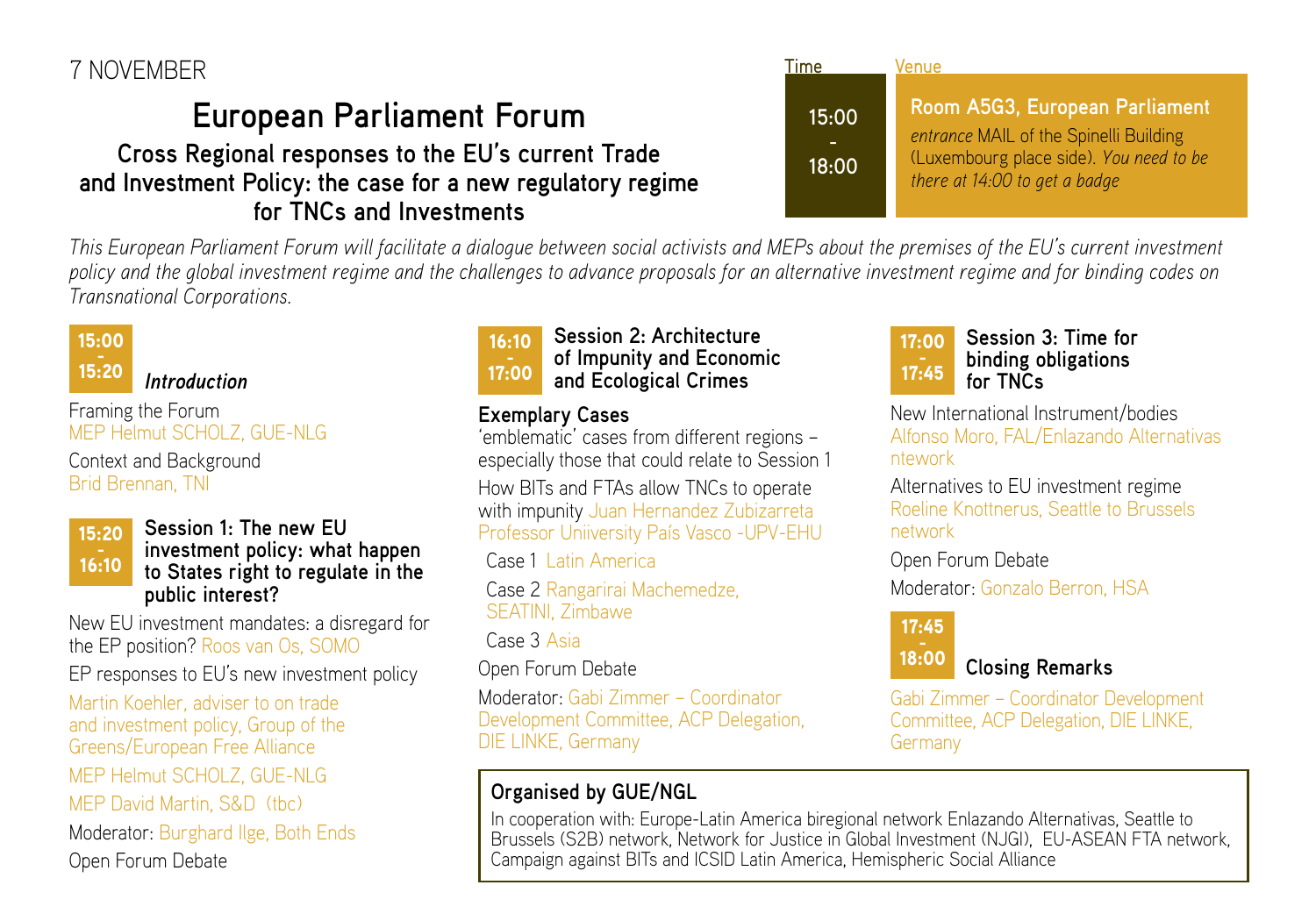# 8 NOVEMBER

# **Coming to grips with the international investment regime Capacity building workshop with international lawyers and academics**

To date, the increased importance and complexity of the international investment regime has not been met with a sound knowledge of its implications on the side of policy-makers, civil society, academics and journalists. They need to better understand the threats IIAs pose to economic, social, cultural and environmental rights, as well as to democracy and people's sovereignty.

This workshop, open to activists, academics, journalists, parliamentarians and their assistants, with highly qualified international lawyers and academics aims to fill this gap. It will provide:

• sound knowledge about the problematic aspects in international investment treaties and the workings of investor-to-state dispute settlement processes;

• sound knowledge of legal approaches to alternative investment treaties;

• argumentative strength through a strong knowledge about the most common arguments of the defenders of the existing investment regime and about how to rebut them.



# 9:45 - 11:15

**Problematic aspects of international investment treaties**

**Welcome, introduction to the workshop & introductory round**

*Nathalie Bernasconi-Osterwalder, senior international lawyer at the International Institute for Sustainable Development (IISD), Geneva*

### Cofee Break



**Legal approaches to an alternative investment policy**

*Gus van Harten, associate professor, Osgoode Hall Law, Toronto*

### Lunch

# 14:00<br>15:00 **Argumentation training**

Time Venue **JINT office, Rue Grétry 26, Brussels 9:00 15:00**

### **The experts**

*Nathalie Bernasconi-Osterwalder* is a senior international lawyer and heads the investment programme of the International Institute on Sustainable Development (IISD). She previously was the managing attorney of the Center for International Environmental Law's Geneva office. In the past she has also worked in Hanoi, Vietnam, for a legal reform project of the United Nations Development Programme (UNDP) as well as for the Australian law firm Phillips Fox. In Switzerland, Ms. Bernasconi worked for the Justice Department, Berne, in the Section for International Law.

*Gus Van Harten* is a professor at Osgoode Hall Law School, where he teaches Administrative Law and International Investment Law. He obtained his PhD from the London School of Economics and is the author of *Investment Treaty Arbitration and Public Law*. Open access to his research publications: [http://ssrn.](http://ssrn.com/author=638855) [com/author=638855.](http://ssrn.com/author=638855) Open access to his database on international investment arbitration: [www.iiapp.org](http://www.iiapp.org).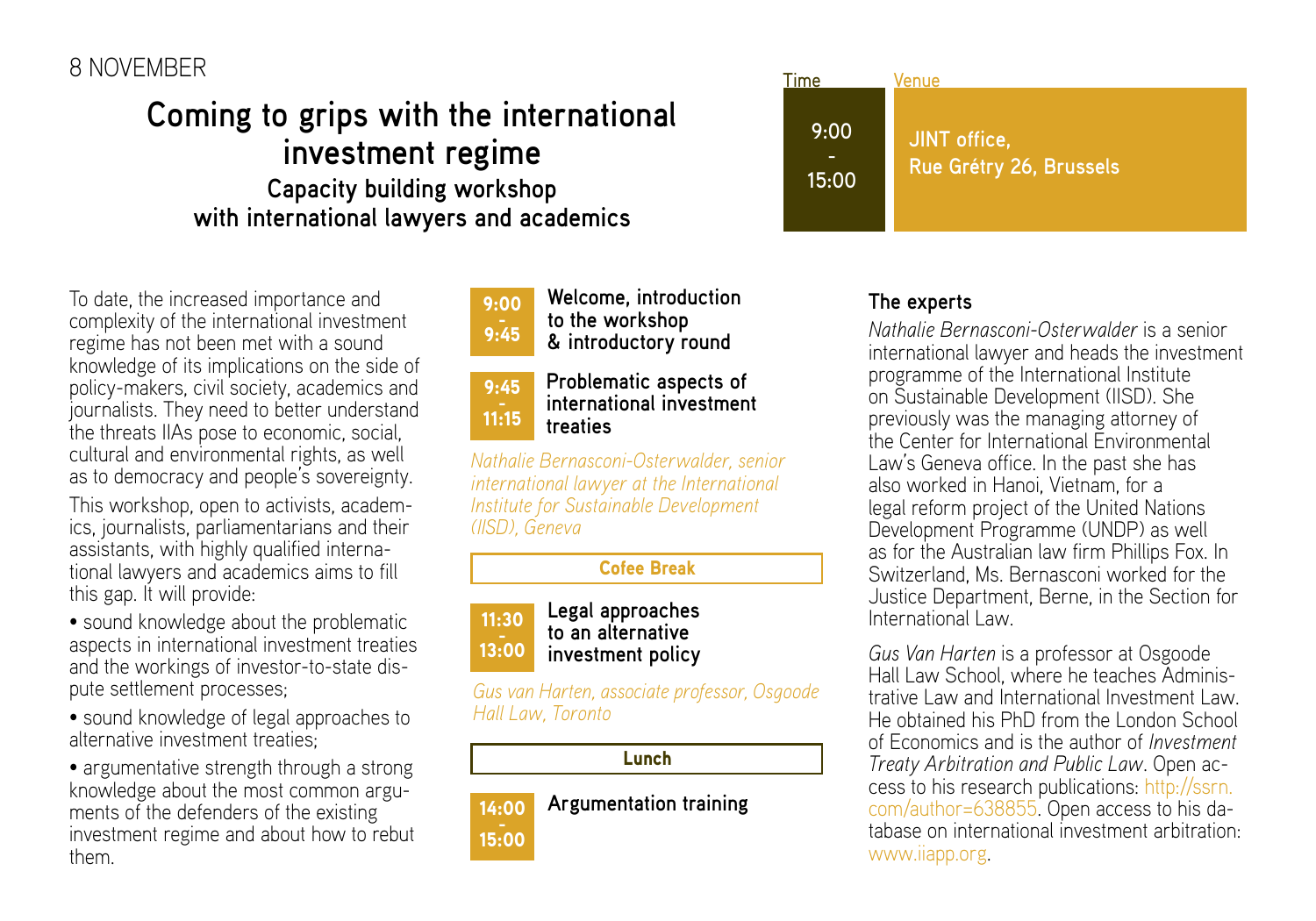# The Week of Action is called by

Seattle to Brussels (S2B) network, Network for Justice in Global Investment (NJGI), EU-ASEAN FTA network, Campaign against BITs and ICSID Latin America, Hemispheric Social Alliance, Europe-Latin America biregional network Enlazando Alternativas

# The Week of Action is co-organised by

Transnational Institute (TNI), SOMO, PowerShift, Corporate Europe Observatory (CEO), 11.11.11, Traidcraft UK, Oxfam Solidarity, Chamber of Labour, Austria, Institute for Policy Studies (IPS), Democracy Center, Focus on the Global South and Equit.

# The Week of Action was made possible thanks to the support of

Rosa Luxemburg Stiftung, 11.11.11, Oxfam Solidarity, Oxfam International, Henrich Boell Foundation Mexico, European Commission, Ministry of Foreign Affairs Netherlands.

For further information, you can visit: [www.s2bnetwork.org](http://www.s2bnetwork.org) [www.enlazandoalternativas.org](http://www.enlazandoalternativas.org) [www.justinvestment.org](http://www.justinvestment.org) [www.asc-hsa.org](http://www.asc-hsa.org)